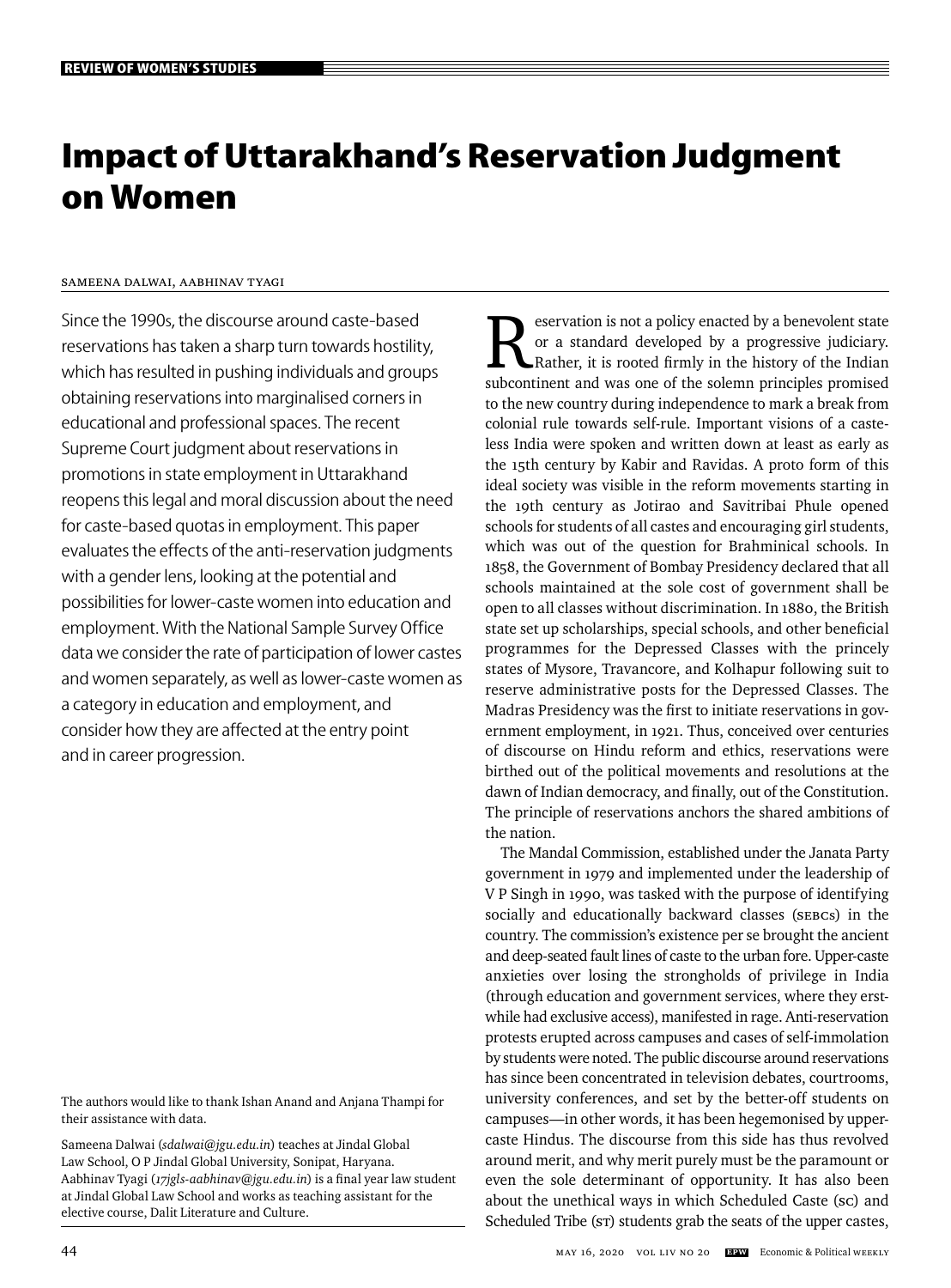euphemised as the deserving and hard-working. In the last few decades, the arguments in legal cases seem to follow suit, and the original idea and purpose of reservations has been diluted and watered down, if not washed away through judgments of the Supreme Court and high courts.

To begin with, this paper looks at the Supreme Court judgment in *Mukesh Kumar v State of Uttarakhand* (2020) (hereinafter referred to as the Uttarakhand judgment) and few other legal decrees that forms a pattern.<sup>1</sup> Further, the paper moves to chart out lower-caste women's access to education and employment opportunities. Using data from the National Sample Survey Office (NSSO), we show that women form the lowest strata of Indian society experience the intersectional burden of caste and gender. Subsequently, it discusses the significance of antireservation trends, strengthened by the Uttarakhand judgment, on women, especially the ramifications of declining reservations on lower-caste women's chances to rise on the career ladder.

#### **Existential Danger for Caste-based Reservations**

According to the 2011 Census, the SC/ST population alone constitutes 25.2% of the total population, not including Other Backward Classes (OBCs). We now face a situation where castebased quotas in employment, both at entry points and promotions, are in existential danger. The often-silent attack on reservations has been made on several fronts: political attacks on the nature and scope of reservations; unfavourable, landmark court decisions; attacks on students and medical residents in college campuses in training programmes, driving them to suicide; and an acceleration in anti-reservation messages consolidated over the internet.

Successive national governments in India—primarily the Indian National Congress (INC) and the Bharatiya Janta Party (BJP)—have kept their position on caste-based reservations deliberately hazy. Conceptual imports such as the creamy layer and class as the focus of reservations, plus the recent tabling of a 10% quota for economically weaker sections—can be seen as diluting the original purpose, as echoed in the Mandal Commission report, in addressing social and educational backwardness. The dilution occurs at the level of challenging and outright rejecting the need to uniquely address social exclusion. State intervention, such as improving infrastructure or providing resources to individuals in the form of learning aids, merit scholarships, etc, does not address the social barriers to the access to education and employment. These barriers include discrimination at the level of admissions as well as treatment inside institutions, along with various other embedded caste practices that we will discuss subsequently. On the other hand, such conditions do not apply to the targets for the new economically determined categories because the reasons for their exclusion can be directly addressed by the state.

If we delve into the judicial interpretations of the reservation system so far, we find that Indian courts have laid out standards pertaining to Articles 14, 15 and 16 (fundamental right to equality and non-discrimination) of the Constitution in a series of noticeably contradictory judgments. Is it a coincidence that in all the landmark decisions pertaining to caste and reservations, the judges have almost exclusively been upper-caste men? As early as 1962, in the case of *M R Balaji v*  State of Mysore,<sup>2</sup> the Court ruled for the first time that Article 15(4) (which deals with the state making special provisions for SEBCs, SCs and STs) is an "enabling provision," meaning that "it does not impose an obligation, but merely leaves it to the discretion of the appropriate government to take suitable action, if necessary" (para 39). In this case, the state of Mysore had been observing the reservation policy for SCs, STs and SEBCs, and by a government order, all those who were not of Brahmin heritage (approximately 68% of the state's population), were to be eligible for reservations. The Court here held that backwardness must be social as well as educational, and that caste alone could not be the primary indicator of privilege. This was with due consideration to non-Hindus, who supposedly do not follow the caste system, although this is often not true of Indian minorities, who are subject to the casteist norms of Hindu society despite being outside the religious order. The judgment nullified all reservation programmes based on caste lines alone.

This position has been refined and modified in several judgments, with the most recent judgment being *Mukesh Kumar v State of Uttarakhand* (2020)*.* <sup>3</sup> Delivered by the Supreme Court on 10 February 2020, this judgment is distinctive as the Court has asserted that reservations in jobs and promotions is the discretion of the concerned government. While it has accepted the extension of reservations to include the economically backward classes, it has simultaneously made existing provisions for reservations non-mandatory.

At the stage of hearings, the Uttarakhand government had requested the collection of data to evidence that scs and s $rs$ were inadequately represented in state employment. Counsels defending reservations, senior advocates Colin Gonsalves and Kapil Sibal, pointed out that such data had already been collected and indeed proved the under-representation. The Court, however, went on to note that the data was not necessary if the state government decided to not enforce reservations; and that data was only relevant for a state that wishes to enforce the policy. It is then that it needs to prove through numbers, the need for reservations to anyone who might challenge it in court. This is an interesting twist of law as it creates a double standard by making credible and self-evident data redundant when there is no political will to enforce reservations, while simultaneously mandating data collection as an additional step when the state wishes to enforce reservations.

By this judgment, the Supreme Court has frittered away the opportunity to view Articles 15 and 16 as creating separate rights for special classes towards furthering substantive equality. Additionally, by stating that Article 16(4) does not create an enforceable fundamental right, the SC judgment has transformed the reservation provisions into a non-justiciable matter akin to the Directive Principles of State Policy (DPSP). It makes quotas, both in appointments and promotions, subject to the discretion of the enforcing state, whose interests may be at odds with the margins of society. This decision of the Supreme Court failed to adequately appreciate social and educational backwardness as a challenge to substantive equality embedded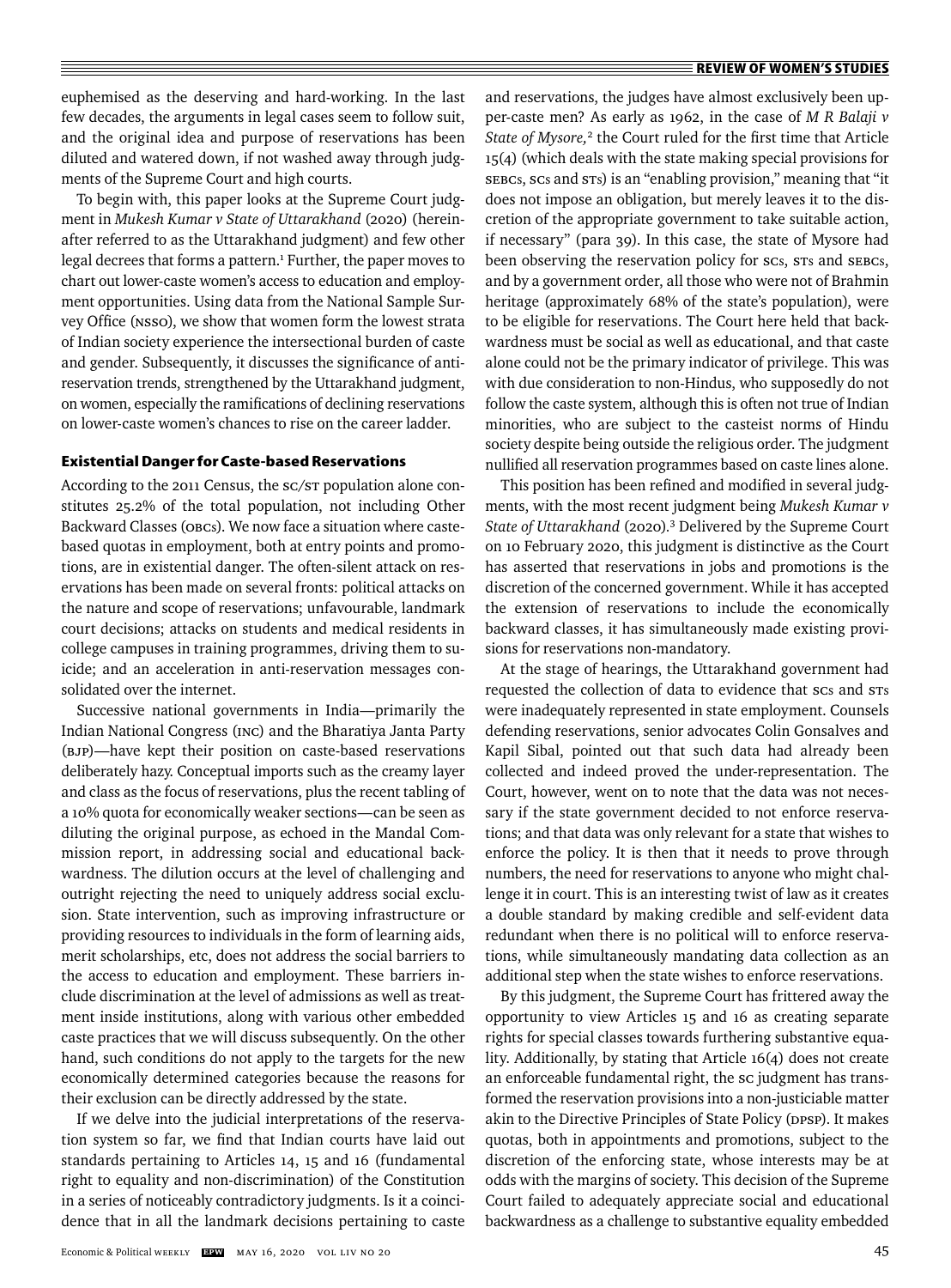so inextricably within the Constitution. The mandate to create a level playing field and to correct historic discrimination and denial of opportunities to marginalised communities is therefore turned into an act of one-sided benevolence by the executive, which it can choose to forego.

## **Caste and Gender in Economy and Employment**

Let us contextualise the need for reservations in terms of data in this section, which would allow us to analyse the gender implications of the withering quota regime. The overall subordination of women in society contributes to their vulnerability as workers. India is ranked 108th out of 149 countries on the Global Gender Gap Index (released by the World Economic Forum in 2020). Female SC, ST and OBC workers emerge as the most vulnerable group within the current system due to a multiplicity of social factors along with a lack of structural reforms. According to an International Labour Organization (ILO) report based on NSSO data, there exist enormous disparities between male and female workers in terms of pay. The lowest wage gap exists between male and female urban regular workers at 22% and highest in urban casual workers at 39% (ILO 2018: 19−20). As a direct consequence of losing avenues for employment in the formal public sector, more women will be denied mobility from, or even forced into, casual labour, where they are already greater in portion than their male counterparts, as a consequence of being denied the right to work far from home. The informalisation of jobs in turn, dilutes reservations as labour protections and policies cease to apply to workers.

Capital-intensive technologies have eviscerated several avenues for self-employment across gender lines. The NSSO's employment data for rural and urban areas shows a decline in the female labour force participation rate from 42.5% in 1987–88 to 18% in 2011–12 for rural women and from 25.4% in 1987–88 to 13.4% in 2011–12 for urban women (NSSO 2011: ii−vi). The Work Participation Rate (WPR) is highest for sc and s $\tau$  women. This, however, does little in the way of empowerment, as the most marginalised groups, living in extreme poverty, are pushed to undertake burdensome work without the effect of increasing real autonomy (Shrivastava and Shrivastava 2010: 52−55).

The caste system creates a monopoly of knowledge and a value-gradation of labour. Even in contemporary India, caste remains intricately and importantly linked with access to education and occupation. The hostility towards lower castes aspiring to higher education is experienced tenfold by the "quota students." Sumit Baudh recalls the call of shame when the reservation students' roll numbers were called out at the end of the class roll call in the National Law School, Bengaluru (Baudh 2015). The suicides of Dalit<sup>4</sup> students from Rohith Vemula to Payal Tadavi shows a common pattern of discrimination, harassment and bullying by upper-caste students and teachers. Twenty-three Dalit students have died between 2008 and 2016 in India in institutions of higher education, including University of Hyderabad and All India Institute of Medical Sciences, New Delhi where all these students experienced harrowing and lacerating caste-based discrimination (Acharya 2019).

Labour under the caste system is not a choice but an obligation. Caste positionality sanctions normative categories for employment, often with severe penalties for any real or perceived breach. Shah et al (2006) surveyed untouchability across 11 states and 565 villages in 2001−02 and found that untouchability is present all over India and has survived by adapting to new socio-economic realities as well as taking on new and insidious forms. Dalits, and only Dalits, perform the least coveted occupations of removing carcasses, digging graves and clearing garbage. Deaths of *safai karmacharis*<sup>5</sup> (sanitation workers) are a case in point to the hazardous nature of this work, and despite alternative technologies for waste management being available, state functionaries and private companies continue to employ, very often with jarring coercion, Dalits for the job. For instance, in November 2018, two Dalit men died being forced to clean sewage in Varanasi ahead of the Prime Minister's visit to his constituency (Manohar 2019). Human Rights Watch (2014) found that women of Bhangi or Valmiki caste remove human waste manually, and often with bare hands, from public and private dry latrines. They are paid in pittance or stale food, and if they try to leave this work, upper-caste men threaten them with violence and expulsion from the villages. In an interview with the *Guardian* in Fatehpur Sikri, Delhi, a woman of the Valmiki caste explained the coercive tactics used to maintain the divide:

Suppose I have money and open a shop, non-Valmiki people won't buy from me. Suppose I want to be a cook. Nobody will let me enter their kitchen. (Safi 2018)

In the words of Bezwada Wilson, the leader of Safai Karmachari Andolan:

It is the most undignified job, an inhuman, barbaric practice. It is worse than slavery.

Globalisation hardly amounts to a progressive erasing of the caste question. It remains the most pertinent signifier of class. Attewell and Madheswaran (2007: 4146, 4153) use data from the NSS to examine the wage gap between higher castes and scs and sts in the regular, salaried urban labour market, and estimate that these gaps have increased in the post-liberalisation era. Discrimination results in a dip of 15% in wages for the lowest castes, when compared to equally qualified others, due to entrenched bias in both the public and private sectors, but its effect is much greater in the latter. Differences in large gross earnings emerge due to occupational discrimination in the form of unequal access to jobs, rather than wage discrimination and unequal pay in the same job, per se. Newman and Jodhka (2007) explain how discrimination in recruitment in the formal sector operates through linguistic illusion and metaphor—terms like meritocracy and work ethic are often used to perpetuate this discrimination. During the recruitment process, a good family background is a subtle, but clear criterion, and is essentially caste-based. By eliciting entrants' work, income and education background, they have already been positioned on the caste ladder, and are assessed accordingly.

As per Thampi and Anand (2019), India's educated, youth and women, especially lower-caste women, are bearing the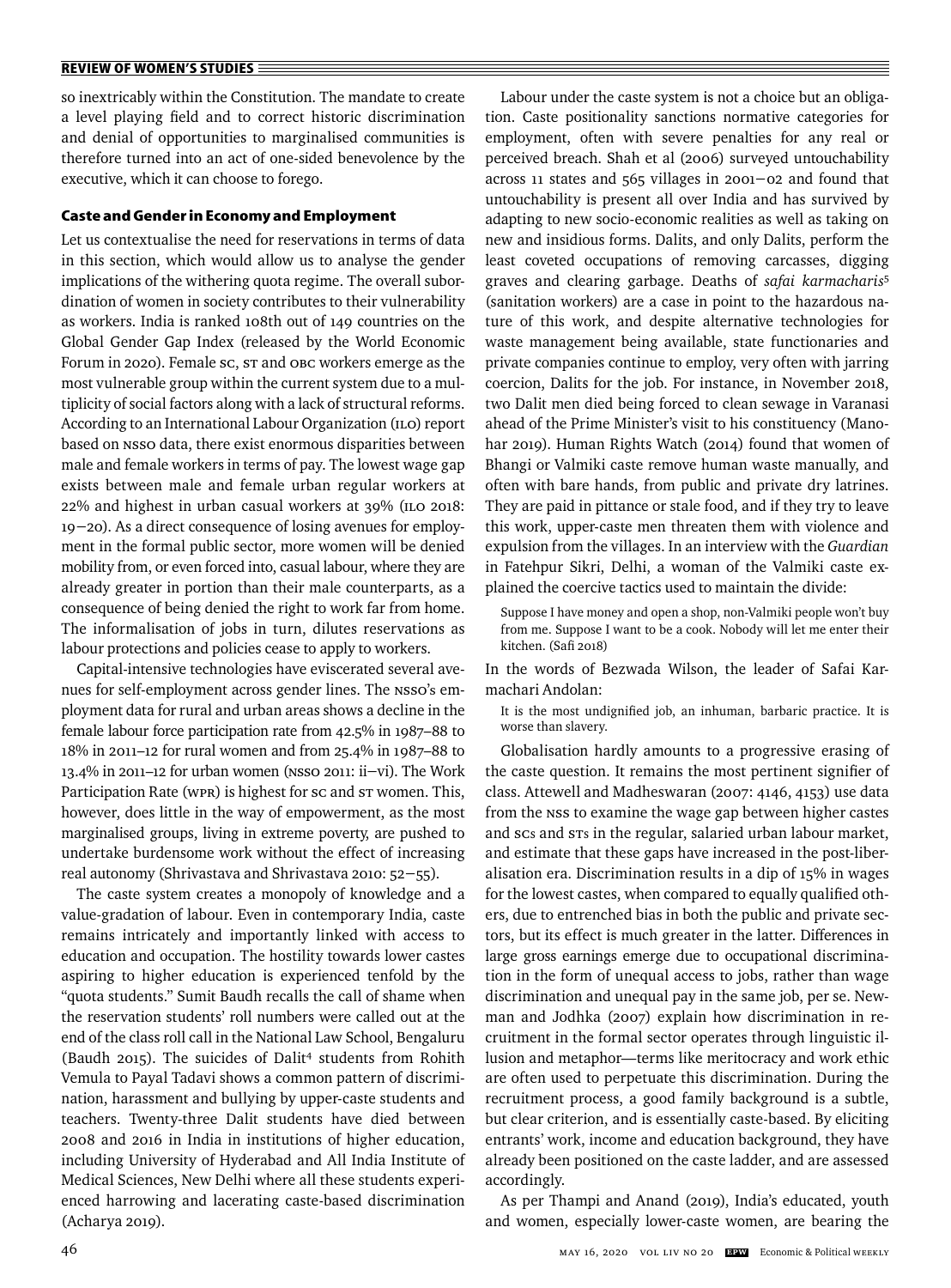burden of India's rising unemployment. Thampi and Anand analyse the loss of 1.1 crore jobs in India in 2018. The Labour Bureau Employment/Unemployment Survey 2015 shows that youth (15−25 years) and the educated face the highest unemployment rates. Unemployment amongst the 15-25 year olds is 12.5%, much higher than any other age group. Plus 13.8% of graduates and 12.6% of postgraduates (or higher) were unemployed—three to four times the overall unemployment rate.

**Unemployment is deeply gendered:** We see that graduate women faced an unemployment rate of 30.6% as opposed to 9.9% among graduate men, and women with a postgraduate degree or higher faced an unemployment rate of 23.8% compared to 8.4% among men in the same educational category. It is well-known that India's female labour force participation is low and declining. To add to that, educated women who search for jobs, and are therefore in the labour force, find it difficult to obtain one.

Unemployment is also deeply divided by caste: We find that lower castes are at an even greater disadvantage in the labour market, compared to members of the forward castes with similar levels of education. The unemployment rate for the forward caste population holding at least a graduate degree is 10.5%, while the rate is 18.7%t for scs, 15.7% for OBCs and 14.7% for STs. Educated women within the lower castes face multiple barriers in accessing jobs. The proportion of women looking for a job but unable to find one, in spite of having at least a graduate degree, is 34.3% among SCs, 32.4% among OBCs, 29% among STs and 24.3% among the forward castes—much higher than the overall average unemployment rate of 13.5% for graduate men and women together.

Thus aspiration drives women at the bottom-most rung in the caste hierarchy towards education, while gender and caste discrimination exclude them from the job market. This reinforces the need for reservations in government jobs.

#### **Consequences of Declining Reservations**

Entry into intellectual labour is a big leap for women from lower-caste backgrounds. Intellectual labour alone allows entry into the middle class—the only class that earns its livelihood through educational qualifications. This is vital since traditionally SC, ST and OBC women are predominantly engaged in manual labour. Further, while assessing social change, Dalit women can be an important group to track, as they are at the bottom of the Indian economic and political hierarchy. Within the intersections of caste, gender, and class, they are the most marginalised as a group.

This section will analyse Dalit women's educational participation and their employment opportunities in intellectual labour—by this we mean jobs in schools, colleges and universities, as well as government jobs. We will analyse three consequences of weakening caste quotas on women's labour; consequences pertaining to availability of jobs, consequences for women already employed through quota provisions, and psychological implications.

**Availability of jobs**: The All India Survey on Higher Education (AISHE) Report 2018−19 counted the category-wise number of teachers in universities and higher education institutions in the country and showed that out of 1,90,040 teachers, only 3,898 were SC women teachers and 1,495 ST women teachers, which is 2.83% of the total teaching posts. The total number of female teachers is 69,655, hence the SC and ST female teachers represent 7.74% of the total female teachers. This shows that not only do lower-caste women have abysmal representation in teaching jobs in general, but amongst women teachers too. These numbers therefore point to the severe disability that caste causes to lower-caste women, more so since data suggests that upper-caste women face more restrictions from their families and taboos about working outside of homes.

The real-life consequences for women from the withering away of reservations is best exemplified through the series of events that took place when the Supreme Court quashed two petitions filed by the Ministry of Human Resource Development, Government of India, and the University Grants Commission (UGC). The petitions were challenging an Allahabad High Court ruling that did away with department-wise reservations in universities. Before the department-based 13-point roster was implemented, the UGC employed an imperfect yet appreciably superior 200-point roster. The 200-point roster views all appointments made within the university (considered as a unit), subject to the fulfillment of the reservation criteria. This allowed for a more proportionate representation of people falling in backward categories although still falling much behind what can be reasonably thought of as adequate.

When the 13-point roster system was introduced following the court order, the policy dictated that appointment of every fourth vacancy within one department of the university was to be kept reserved. This meant that for all intents and purposes, smaller departments that do not release multiple vacancies at once, would not have any reserved posts-as it is difficult to create half a vacancy for the reserved category when the department has only two vacancies. This was prophesised as the beginning of the end of caste reservations in higher education. The fallout from the implementation of this system was significant. Protests and demonstrations erupted in various parts of the country and the state was forced to issue an ordinance bringing back the 200-point roster system to remove the effect of the court order.<sup>6</sup>

The 13-point roster debacle was followed by a Delhi University Teachers Union protest against fears from a circular issued by the university dated 28 of August 2019, jeopardising the employment of more than 4,000 ad hoc teachers (some of whom had worked with the university for more than a decade). Many protesting ad hoc staff members were joined by permanent faculty, with the unified agenda of addressing both caste and gender discrimination in the university. The teachers made demands for improved labour conditions by advocating for maternity leave and greater job security. There are several stories of women forced to work immediately after childbirth to keep their jobs, which clearly displays the University's apathetic treatment of ad hoc teachers (Das 2020). The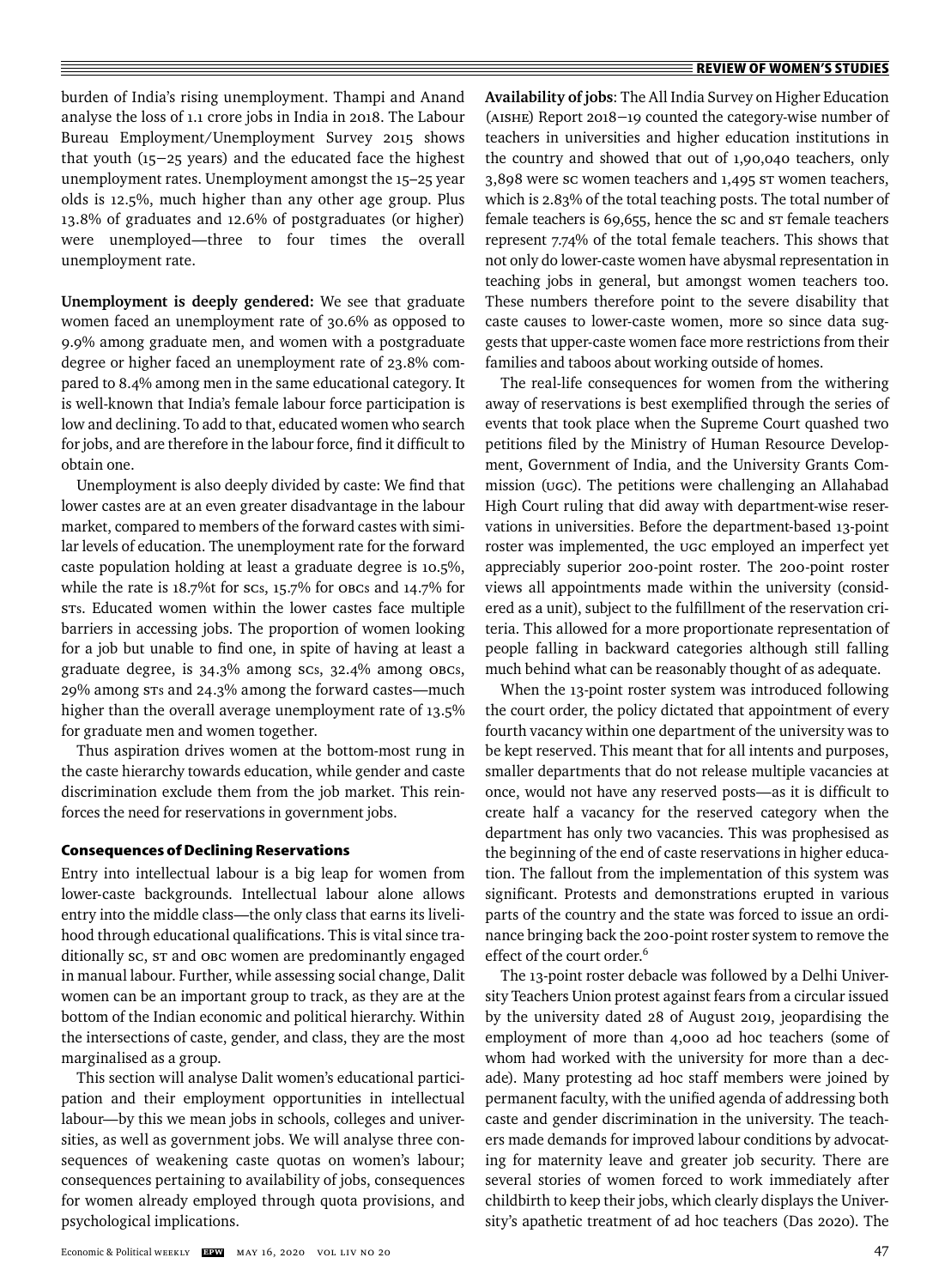protests received alarmingly little mainstream attention from the media. During this period, very little of the original intellectual fervor displayed in defending caste quotas, including nuanced discussions about its need, was represented in the media consumed by the masses. An informed opinion about the issue that is cognisant of social realities is important to avoid the misattribution of other labour problems, such as unemployment and stagnating productivity, to the presence of quotas.

**Reservations in promotions:** Reservations in promotions is pertinent to meaningfully promise employment to those from SEBCs. Unless employees can expect to be promoted through their years of service, the idea of a career is robbed from them. Losing reserved seats and promotions in government jobs has a particularly devastating impact on women caught at the intersection of a deeply patriarchal and casteist society. Patriarchal bias encourages the unspoken rule where women have to work doubly hard (as compared to men) to prove their eligibility for promotion, both in public and private sectors. Where such patriarchal attitudes result in exclusion or creation of barriers for promotion among women, the intersection of gender with caste and class makes it all the more challenging for sc and st women to be seen as deserving of promotions. The same social factors that prevent their entry into employment, further obstructs them from rising within the ranks. This not only limits the number of opportunities available, but also diminishes chances of career mobility.

Sabharwal et al (2020) ran a nationwide survey to find patterns of inequality in academia, through conference participation and promotion. They found that very few women and SC/ST persons are full professors. In a context where attendance to conferences is taken as a tool to climb the ladder as well as to understand how much access an academic has to institutional resources, the survey found that more men and dominant caste academics are senior and therefore are likely to access more conferences. It found that women from sc groups are likely to be severely under-represented in both faculty representation and conference participation.

In a 2018 response to an application under the Right to Information (RTI) Act, obtained by the *Print*, startling data on the lack of representation of SCs and STs, despite quotas, was revealed. Out of 81 secretary rank officers in the central government only three were from STs and two from the SCs. There was no OBC officer at the secretary or additional secretary level. The situation is similarly grim in the higher judiciary. In a period of more than eight years, between the appointment of K G Balakrishnan in May 2010 and that of Justice B R Gavai in May 2019, not a single SC judge was elevated to the apex court. In the 24 high courts in the country, there was not a single st chief justice in this period. The situation with women's representation is equally grim. Presently there are three sitting female judges out of the total 34 judges in the higher judiciary. By this logic of exclusion of both lower castes and women, the possibility of appointing ST women as judges in the higher judiciary is even more remote.

Both the above examples, of top secretaries and judges, show us the situation not at the entry point of a career but at the apex of careers. An administrative officer is elevated to the level of secretary after having served for multiple decades in most cases. Similarly, only after a minimum of 10 years of

| Economic&PoliticalWEEKLY<br><b>National Family Health Survey-4</b><br><b>February 8, 2020</b>         |                                                                                       |
|-------------------------------------------------------------------------------------------------------|---------------------------------------------------------------------------------------|
| Twenty-five Years of the NFHS: Lessons for the Future                                                 | —S Irudaya Rajan                                                                      |
| Quality of Data in NFHS-4 Compared to Earlier Rounds: An Assessment                                   | —K Srinivasan, Rakesh Mishra                                                          |
| Demographic and Health Diversity in the Era of SDGs                                                   | —K S James, S Irudaya Rajan, Srinivas Goli                                            |
| Trends, Differentials and Determinants of Child Marriage in India: Evidences from Large-scale Surveys | — Sanjay Kumar                                                                        |
| Frequently Asked Questions on Child Anthropometric Failures in India                                  | — Sunil Rajpal, Rockli Kim, Rajan Sankar,<br>Alok Kumar, William Joe, S V Subramanian |
| Stagnancy in the Unmet Need for Family Planning in India                                              | -Purushottam M Kulkarni                                                               |
| Intimate Partner Violence: Effects on Maternity Care and Pregnancy Outcomes in India                  | -Srinivas Goli, Md Juel Rana, Jitendra Gouda                                          |
| Household Assets and Wealth Quintiles, India 2006–16: Insights on Economic Inequalities               | —Udaya Shankar Mishra, William Joe                                                    |
| For copies write to:<br>Circulation Manager,<br><b>Economic &amp; Political Weekly,</b>               |                                                                                       |

320–322, A to Z Industrial Estate, Ganpatrao Kadam Marg, Lower Parel, Mumbai 400 013.

email: circulation@epw.in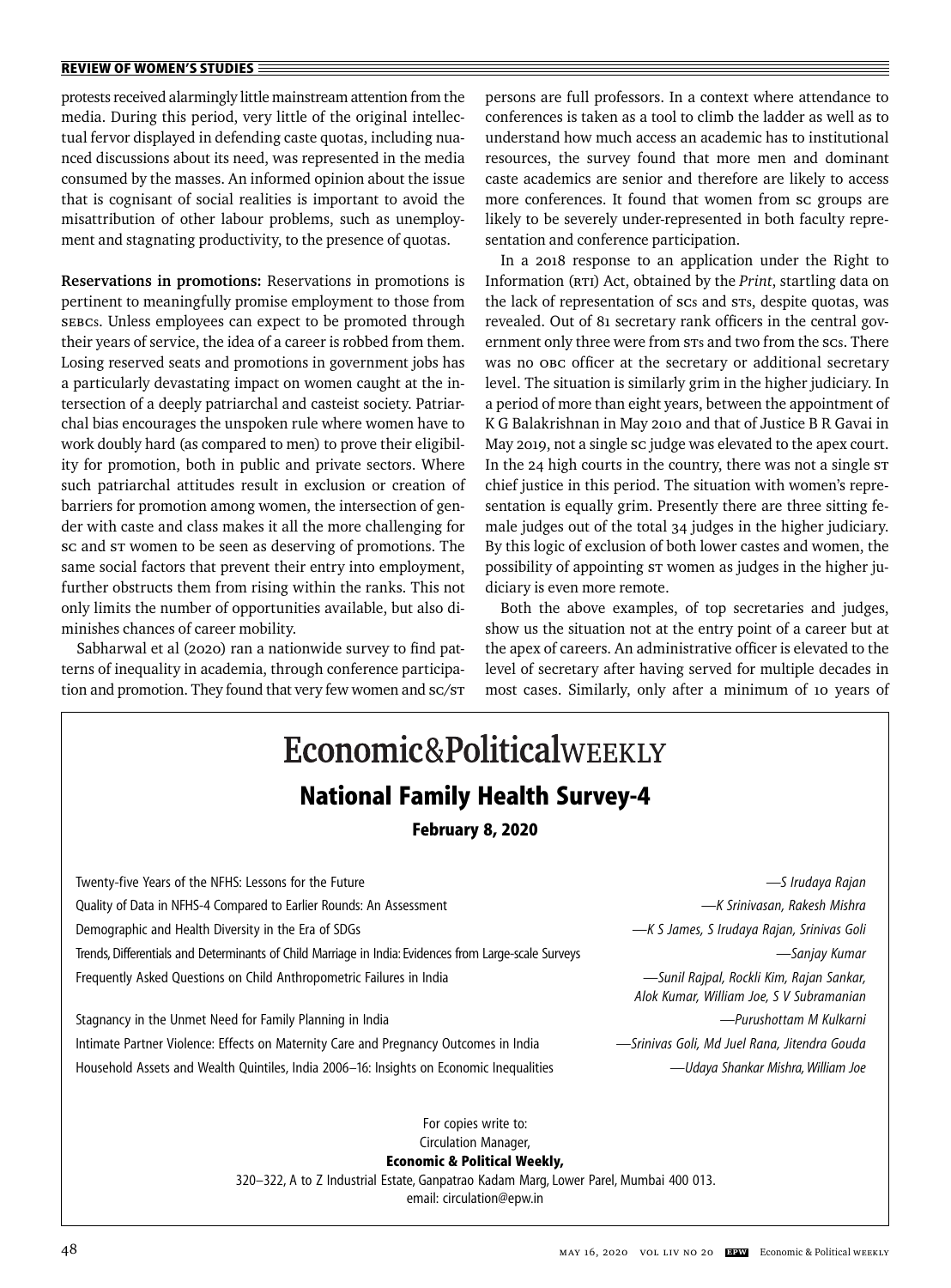practice in the high courts/Supreme Court can an advocate be appointed as a judge. The fact that there is a dearth of scs and STs in top administrative and judicial positions indicates that even in professions where entry of lower castes has become possible, rising on the career ladder is nearly impossible. Hence the need for reservations in promotions.

Representation of caste in administration and judiciary is important not only for individual success and rise but also for serving society better from these vital positions in government. B P Mandal says,

Cultural and social handicaps may affect competence of quota candidates. However, there is inherent value of possessing first-hand knowledge of sufferings and problems of the backward sections of society for both field-workers and policy makers at the highest levels. (Mandal 1980)

**Psychological impact:** Being situated at the bottom of a social hierarchy has severe emotional and psychological implications; individuals are coaxed into internalising deep down that they are indeed lowly and do not deserve success. Black feminist writers, such as Angela Davis and Tony Morrison, have discussed how young black girls grow up believing that they are ugly and that happiness and love rightfully belongs to the white girls with golden hair and blue eyes.7 Dalit autobiographies narrate the humiliation and hostility that children face in schools from other children and teachers, making education a psychological battle along with a financial one. High suicide rates among Dalit students in universities and professional institutions demonstrate that intellectual spaces are not hospitable to lower castes. This is not surprising, as the casteordained labour structure makes intellectual labour an entitlement of the upper castes and manual labour an obligation of lower castes.

How are Dalit women placed in this scenario? Aloysius et al (2011) document daily abuse and pervading physical, sexual violence from the interviews of 500 Dalit women from four states of India. Verbal abuse itself, as the book shows us, has a severe psychological impact on the Dalit women, eroding their confidence and will to live. Upper-caste men and women use abusive epithets publicly, as threats of rape and sexual assault are hurled at Dalit women in order to instill fear and gain control over their bodies and labour. Different categories of violence—verbal, physical, sexual—are not watertight and often accompany each other: for example, verbal abuse followed by, or along with, sexual or physical assault. The culture of impunity and silence has made Dalit women internalise this, so rather than reporting crimes committed by dominant castes, they accept the violence as normal or as fate, even though it degrades them as human beings (Rao 2009: 253).

We are making a case for the legal system to recognise the intersectionality of gender and caste here. Intersectionality, a term popularised by black feminists,<sup>8</sup> understands discrimination at its layered worst. For those social groups or identities caught at the crossroads of many systems of oppression and exclusion, such as race, caste, class, gender, disability, and sexuality, face not just double or triple burden, but unique problems. For example, in the case of *Rogers v American*  *Airlines* (1981)9 the grooming policies forbid a black female employee to have braided hair. The court dismissed her plea of discrimination based on race and gender as the policy applied to men and women both. But the court failed to recognise that braids were unique to black women, and were irrelevant to black men or white women (Caldwell 1991). Similarly Indian courts have failed to recognise, time and again, the intersection of caste and gender that is ever present in sexual violence against Dalit women, or that, for instance, parading naked in the village is a punishment specifically reserved for Dalit women.<sup>10</sup>

Let us now consider these same Dalit women in employment where they are sitting across the same room holding similar jobs. What kind of emotions would they elicit among others who feel their natural place is somewhere else? In this environment what role does the anti-reservation agenda play? Caste antagonism seeps into all aspects of a lower-caste person's professional interactions, and it gets worse when the government and the media<sup>11</sup> collude to encourage the narrative that backward castes are the undeserving other. Lower-caste men and women who are already in government employment through reservations are made more vulnerable to taunts, harassment and structural oppression. Upward employment mobility would become all the more challenging in such an ethos. To drive home this point we visit Gopal Guru's conceptualisation of humiliation (Guru 2011). Humiliation becomes possible through norms already known and accepted to both parties. Here, even if the lower-caste individuals do not accept their normative position, they know it and must fight it. This everyday fight makes the experience of employment unpleasant if not hostile.

Here we might find a study of women's reservation in political seats insightful. Bhavnani (2009) states that women's reservation leads to increase in political participation of women in successive elections. He views the policy initiative in India that sets aside randomly chosen seats in local governments for women for one election at a time, to determine the effect of "reservations" on the chances of women winning elections after quotas have lapsed. Using data from Mumbai, he finds that the reserved seats increase the chances of a woman winning office by approximately five times, even after the seat becomes unreserved. Reservations mainly work by introducing into politics a cohort of women that are able to secure party tickets and win office after reservations lapse. It allows political parties to learn that women can win elections. This study is noteworthy in the realisation that reservations ought to be about probability, of improving the opportunities for women's participation in public life. It is not deterministic. Some measures are to be taken to allow a possibility in the future without the surety of numbers.

Lastly, we would like to visit the latest reservation judgment by the Supreme Court armed with Upendra Baxi's seminal essay wherein he surmises that taking suffering seriously is a moral duty of the courts that are supposed to deliver justice in a democracy. He states that Indian courts did fulfil this duty through the social action litigation especially in the 1980s where they became the advocates of the populations rendered